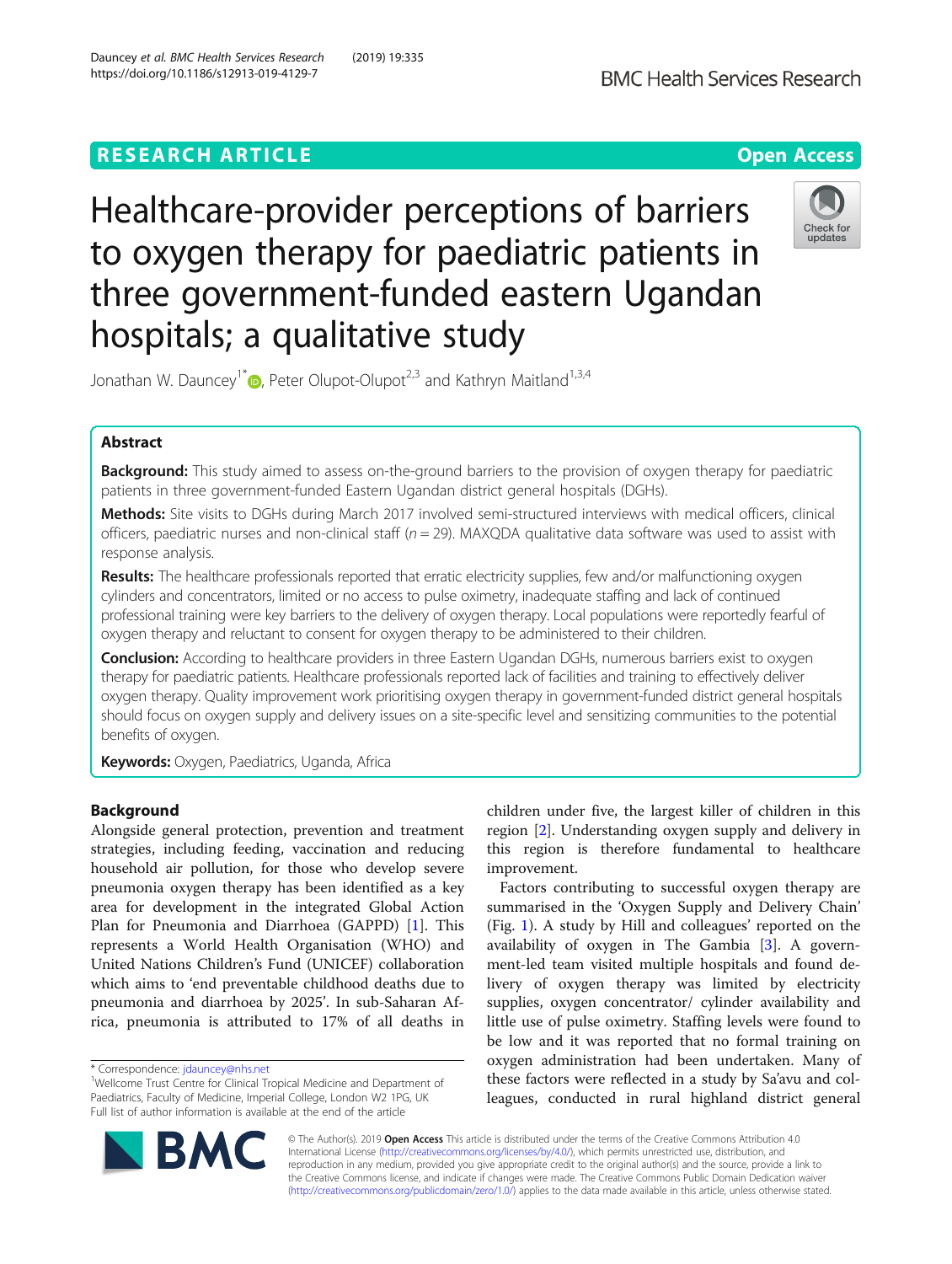<span id="page-1-0"></span>

hospitals in Papua New Guinea [\[4\]](#page-7-0). In this setting, pulse oximetry was only used in the operating theatres, despite oximetry being fundamental to identifying hypoxaemia in all paediatric patients admitted to hospital [\[5](#page-7-0)]. Frequent power outages lasting up to eight hours impeded the use of oxygen concentrators. A survey disseminated to mainly DGHs throughout Africa, Asia and South America by Ginsburg and colleagues deduced oxygen cylinders and oxygen concentrators were available 'most of the time' in the majority of hospitals [\[6](#page-7-0)]. Barriers surrounding the use of pulse oximetry included supply, competition for use and training. The majority of sites had no policies surrounding oxygen administration. Belle and colleagues surveyed oxygen supply and infrastructure in 231 health facilities across 12 African countries [[7](#page-7-0)]. They found of the 231 health centres 99 (42.9%) had an uninterrupted source of oxygen whereas only 55 (23.8%) had a functioning oxygen concentrator. Uninterrupted electricity supplies (necessary for oxygen concentrators) was available in 81 (35.1%) of health facilities.

The east African country of Uganda has a population of 38 million people and is one of the youngest and fastest growing in the world  $[8]$  $[8]$ . Understanding oxygen supply and delivery issues in Ugandan healthcare settings for paediatric patients is limited. Healthcare professionals that provide oxygen therapy for paediatric patients are best placed to shed light on oxygen supply and delivery issues.

## Aim

This study aimed to assess on-the-ground barriers to the provision of oxygen therapy for paediatric patients in three government-funded Eastern Ugandan DGHs.

# **Methods**

# Site selection

The Ugandan healthcare system is divided into care levels, from village health teams to national referral hospitals [[9](#page-7-0)]. This study assessed oxygen supply and delivery in district level hospitals, to understand the state of oxygen therapy affecting large cohorts of paediatric patients. According to the 'Uganda Hospital and Health Centre 4 Census survey', they typically serve a population of up to 500,000 and aim to provide comprehensive medical and surgical services [[9\]](#page-7-0). Three public DGHs in the Eastern Region of Uganda were identified; Pallisa, Atutur and Bududa, each providing hospital-based healthcare to their surrounding areas.

#### Site visits

A senior healthcare professional at each hospital was contacted via email. Visits were arranged between 16th and 23rd March 2017. Staff at each hospital were introduced to the study by either a formal introductory talk (Pallisa DGH) or talked through the consent form which described the study (Atutur and Bududa DGHs). Eligibile participants included full or part-time paediatric healthcare staff working at the specific study site i.e. medical officer, nurse or other key informant such as biomedical engineer, manager or head of department. All participants were involved in delivery of paediatric care and administration of oxygen, either directly or indirectly and were willing to be interviewed.

#### Data collection tool development

Existing studies  $[3, 4, 6, 7]$  $[3, 4, 6, 7]$  $[3, 4, 6, 7]$  $[3, 4, 6, 7]$  $[3, 4, 6, 7]$  $[3, 4, 6, 7]$  $[3, 4, 6, 7]$  $[3, 4, 6, 7]$ , WHO tools  $[10, 11]$  $[10, 11]$  $[10, 11]$  $[10, 11]$  and international guidelines [\[12\]](#page-8-0) relating to oxygen supply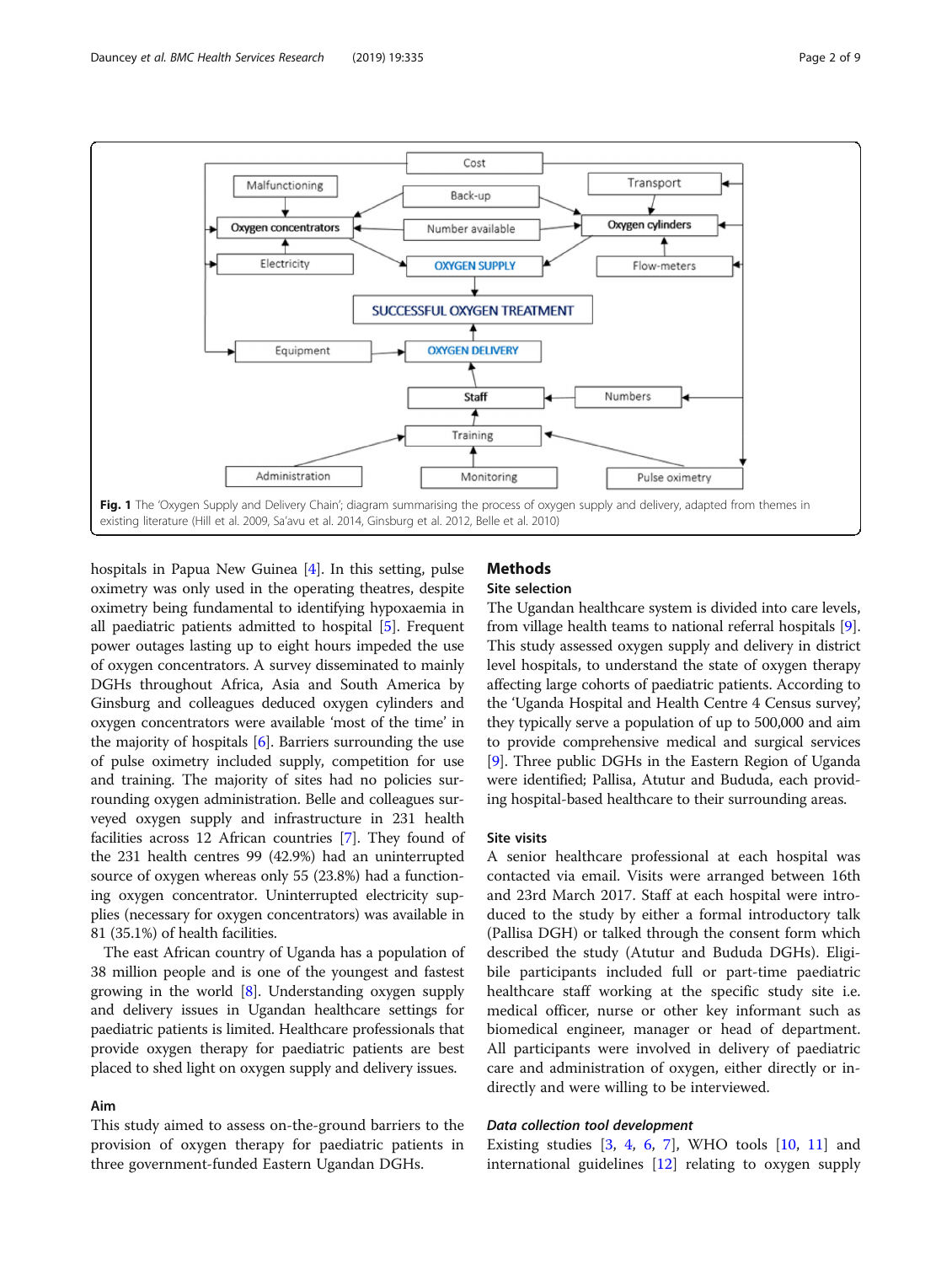and delivery provided a content framework for the production of qualitative data collection tools. A written questionnaire spanning domains of interest including oxygen supply, monitoring and delivery alongside patient assessment and consent for oxygen administration was produced. A pre-pilot focus group discussion/ interview crib sheet covering similar domains and relevant probes was produced, where focus on the individuals' role with regards to oxygen therapy was established. The crib sheet facilitated the scrutinising of the paediatric admission and treatment process relating to oxygen therapy.

#### Pilot work

Piloting of data collection tools was undertaken over a two-day period at Pallisa DGH. The questionnaire was tested but its extended length and the closed, ambiguous nature of the questions restricted responses. Questionnaires were therefore deemed unsuitable as a reliable method of data collection and abandoned. A focus group discussion was carried out at Pallisa DGH using the pre-pilot crib sheet. It was discovered nurses and clinical officers frequently worked independently or in pairs. It was therefore felt individual responses would provide more pertinent information so interviews remained the predominant method of data collection hereafter, although responses from the focus group discussion were incorporated into results. A pilot interview was conducted with a nursing officer at Pallisa DGH. This was an extended length interview and helped establish relevant aspects of oxygen supply and delivery in the setting. Following the pilot interview, the crib sheet was consolidated into an interview framework based around five questions:

- Can you describe your role with regards to oxygen treatment for paediatric patients?
- What factors influence the decision to give a child oxygen?
- How is oxygen administered?
- Do you face problems when giving oxygen?
- How could oxygen therapy be improved?

To facilitate a directed content analysis technique [\[13](#page-8-0)], thirty-nine bullet point topics based upon the pilot interview as well as existing studies [\[3](#page-7-0), [4](#page-7-0), [6](#page-7-0), [7](#page-7-0)], WHO tools [[10,](#page-7-0) [11](#page-8-0)] and international guidelines [[12](#page-8-0)] acted as optional domains for follow-up questions. The semi-structured interviews were designed to elucidate thoughts, opinions and experiences using an inductive approach, allowing for interviewee elaboration. Using a semi-structured interview technique permitted a balance between interviewees discussing local concerns and allowed probing of issues previously highlighted in published literature.

## Data collection

Participants were chosen purposively by their role as direct or indirect providers of oxygen therapy. Convenience sampling meant all eligible available staff members during site visits were approached for interview.

Satisfactory triangulation of responses was achieved by undertaking interviews with multiple healthcare professionals of the same specialty from each site. The interview environment was designed to be non-threatening and conducive to honest answers. Rooms selected were on the hospital site and were private and quiet. Snacks and drinks provided were warmly received by all interviewees, enhancing the interviewer-interviewee relationship. Eligible participants were talked through the consent form, prior to consent form signing and the interviews being conducted.

JD (male) was the sole interviewer. All interviews were audio-recorded. Duration of interviews varied from 8 min (m) 32 s (s) to 38 m 25 s, due to differences in discussion topics and data saturation occurring at an earlier stage as the number of interviews undertaken progressed. All interviews were transcribed by JD, including non-audible detail such as extended pauses, feelings of frustration or assertion. Location and job role were the only identifiable aspects of each transcription, so responses could be grouped accordingly. Repeat interviews and member checking of transcripts was not undertaken.

## Analysis

MAXQDA 12 software was used to collate, store and assist with qualitative data coding and analysis. All transcripts were freely read prior to coding, with each passage of text being coded during the second reading. Codes were defined prior to and during data analysis, based on interview discussion topics, implementing directed content analysis through this 'deductive category application' process [[13](#page-8-0)]. Coded passages were re-read and key response themes extracted and summarised. The COREQ tool [\[14\]](#page-8-0) was used as a self-assessment tool to ensure scientific rigour.

## Results

Twenty-nine participants took part in total, with no dropouts or refusals. Numbers of interviewees varied from site-to-site (Pallisa;  $n = 16$  (55%), Atutur;  $n = 7$ (24%), Bududa;  $n = 6$  (21%)). Seventeen of the twentynine participants were nursing officers (59%), six were clinical officers (21%), three were medical officers (10%), two were stores staff (7%) and one was an administrator (3%).

## Oxygen supply and availability Oxygen concentrators

Healthcare professionals at Pallisa DGH were happy to use concentrators when power was available. Frequent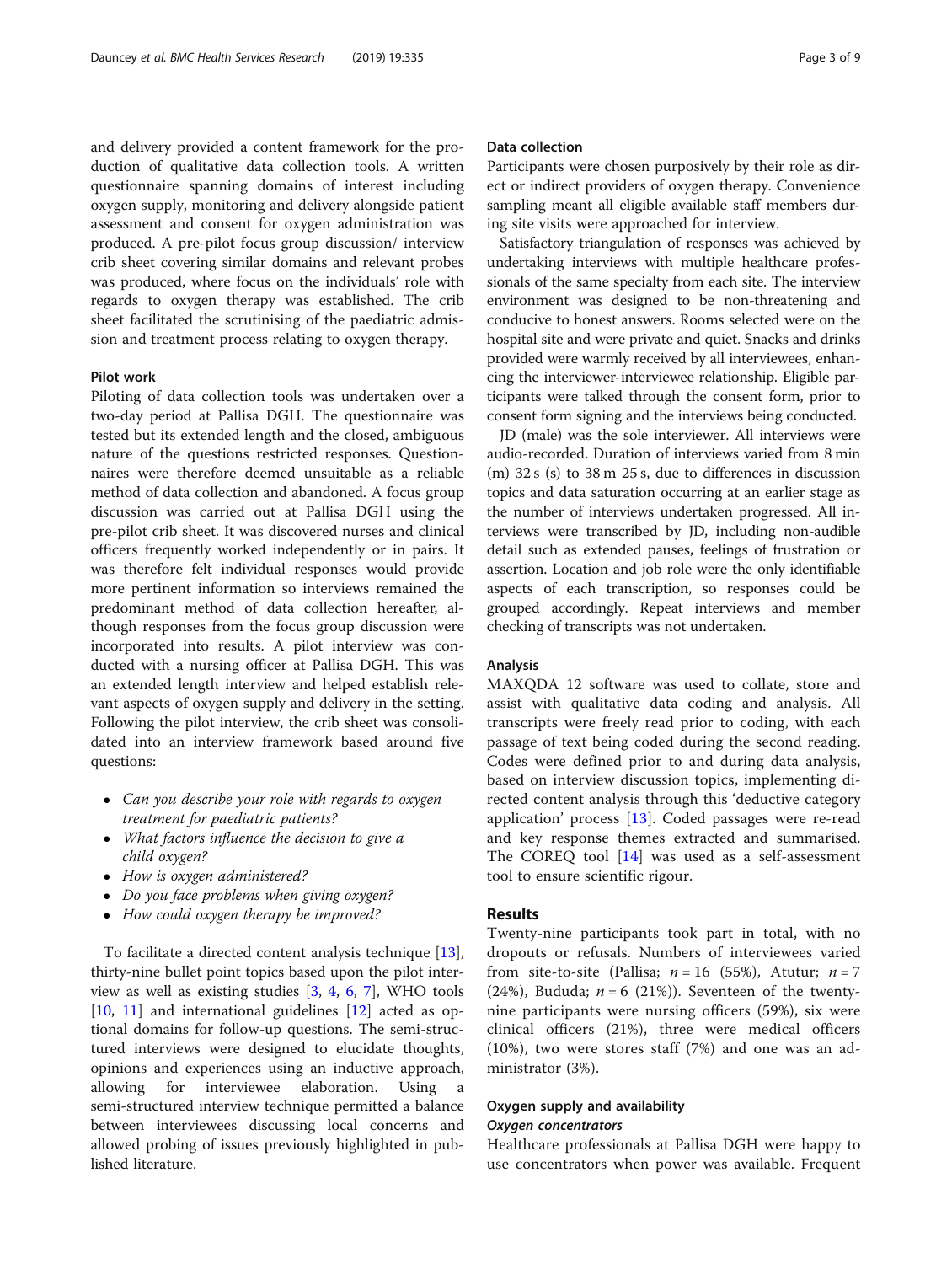concentrator breakdowns with prolonged fixing times by hospital maintenance teams was a problem frequently highlighted.

"The unavailability could be maybe a certain ward has borrowed it because theirs broke down, not functioning because like now, we don't have ours, it was taken by another ward. And there is no power". Nursing Officer, Pallisa

At Atutur DGH, the frustration from all nursing staff focused on poor electricity reliability, the high burden of patients exceeding the numbers of concentrators available and the frequent need to share the concentrator with operating theatres.

### **Electricity**

Healthcare professionals at all sites described power as a "big issue", constantly being "on and off" and thus oxygen concentrators could not function. This lack of "predictability" was reported as being worse during the rainy season, with reports of power outages lasting for days and sometimes for weeks.

#### Oxygen cylinders

At Pallisa DGH where oxygen cylinders were frequently used as an alternative to the oxygen concentrator, recent improvements were reported including access to working flow-meters, increased cylinder supplies and good communication with 'stores-men' when re-fills were required.

"Pallisa makes sure that there is always oxygen. When the cylinders are empty, they are re-filled" Nursing Officer, Pallisa

"I prefer the cylinders….rather than an oxygen concentrator, power goes then you have to keep running up and about looking for the other one" Nursing Officer, Pallisa

This contrasted with healthcare professionals from Atutur and Bududa DGHs who reported lack of access and availability to oxygen cylinders or lack of access to regulators required to attach to cylinders to facilitate their use.

"You know in Bududa here, we don't have the oxygen cylinders, we don't have" Nursing Officer, Bududa

## Patient transfers

Transferring patients to other facilities to facilitate oxygen treatment was reported by both Atutur and Bududa DGHs. The hopelessness of the situation was iterated by many of the respondents;

"And we have to pay the cost to transfer the patient somewhere to get oxygen, it's so bad." Clinical Officer, Atutur

# Oxygen delivery

## Establishing an oxygen requirement and the use of pulse oximetry

A requirement for oxygen therapy for paediatric patients was established by healthcare professionals at all hospitals using a variety of symptoms, signs and observations (Fig. [2\)](#page-4-0). Where pulse oximeters were not available the three most cited symptoms and signs were "shortness of breath/ difficulty breathing", "cyanosis" and "chest in-drawing". At Atutur DGH, healthcare professionals found they had to "estimate" oxygen requirements, using "just clinical judgement" feeling pulse oximetry was only there "to be read in books" and "was left out at [medical or nursing] school as it cannot be done in Uganda". At Bududa DGH, one nurse reported lack of pulse oximetry "affected her ability to practice". At Pallisa DGH, oximetry was used in addition to clinical symptoms and signs to identify oxygen requirements for paediatric patients, reportedly used on "all sick children". Regarding access to oximetry, Pallisa nurses felt they had "good access" and felt "very confident" when using pulse oximeters but a clinical officer reported they "had never seen it" and wanted training on its use.

#### **Training**

All clinical staff had undergone oxygen administration training during their undergraduate training. Respondents felt this had taken place "a long time ago", and had a lack of updates since then. Some healthcare professionals at Pallisa and Atutur DGHs had undergone further 'continuing medical education' (CME) training, but this had taken place 2–4 years prior and had not been undertaken by all staff members.

#### Equipment

At Pallisa DGH, all respondents regularly used nasal prongs. An established liaison process with stores was present, who would calculate 'average monthly consumption rates' per ward to ensure a regular order from national medical stores and sterilisation of nasal prongs between patients meant regular access to nasal prongs. Atutur DGH healthcare professionals described how they would adapt single use nasogastric tubes to deliver oxygen. At Bududa DGH, the sole source of oxygen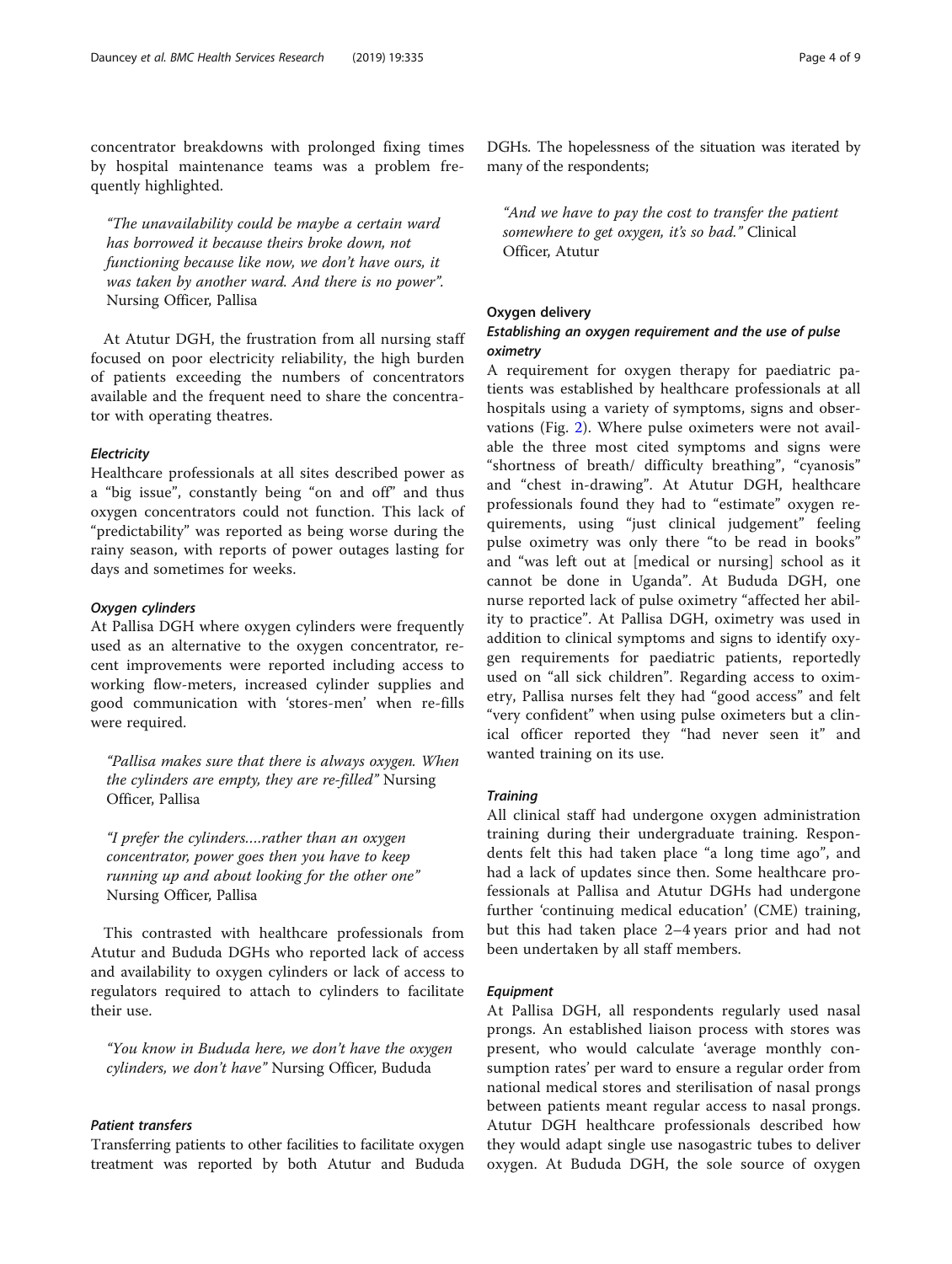<span id="page-4-0"></span>

supply was reportedly only in theatre where there was only one paediatric face mask in use that required sterilising between patients.

#### Decision-making

Nursing officers would frequently state it was the doctor or clinical officer who would make the decision to start oxygen therapy. However, if not available, the majority of nursing officers would feel confident to start oxygen in an emergency situation (if available) and then report this back to the clinical officer.

"when you are in the ward you should be able to assess that child and see does this child want oxygen then you can even discuss with the clinician and the doctor and you go ahead and give." Nursing Officer, Atutur

## Communication

Communication streams between healthcare professionals appeared satisfactory, where-by nurses felt confident in asking for senior assistance from nursing colleagues and clinical and medical officers, as well as with stores-men to ensure oxygen cylinders were replaced when required.

"I am on good terms with the stores people. I can easily access the oxygen" Nursing Officer, Pallisa

# **Staffing**

The majority of healthcare professionals felt staffing levels were inadequate, reporting on the "scarcity" of doctors, and the difficulty of "close monitoring" due to the poor nurse: patient ratio.

"Because for us here doctors are scarce so it depends on, you decide by your own because if you wait for a doctor, things will go worse" Nursing Officer, Pallisa

"the number of staffs is quite low and therefore we need many health workers so that the oxygen section can be given the necessary attention because it needs the health worker to be on standby all the time so we can monitor the flow rates" Clinical Officer, Bududa

## Parent/carer perceptions of oxygen therapy

Healthcare professionals frequently reported fear of oxygen expressed by parents and carers of children:

"they feel like the child is dying.. fear or phobia of oxygen here" Clinical Officer, Bududa

"The majority of them think that...when you mention the word oxygen, it means the end of the child" Nursing Officer, Bududa

"they fear you are going to kill the baby [with oxygen]" Nursing Officer, Atutur

"maybe last time they put my brother on oxygen and he passed on so they kind of have such feelings" Nursing Officer, Atutur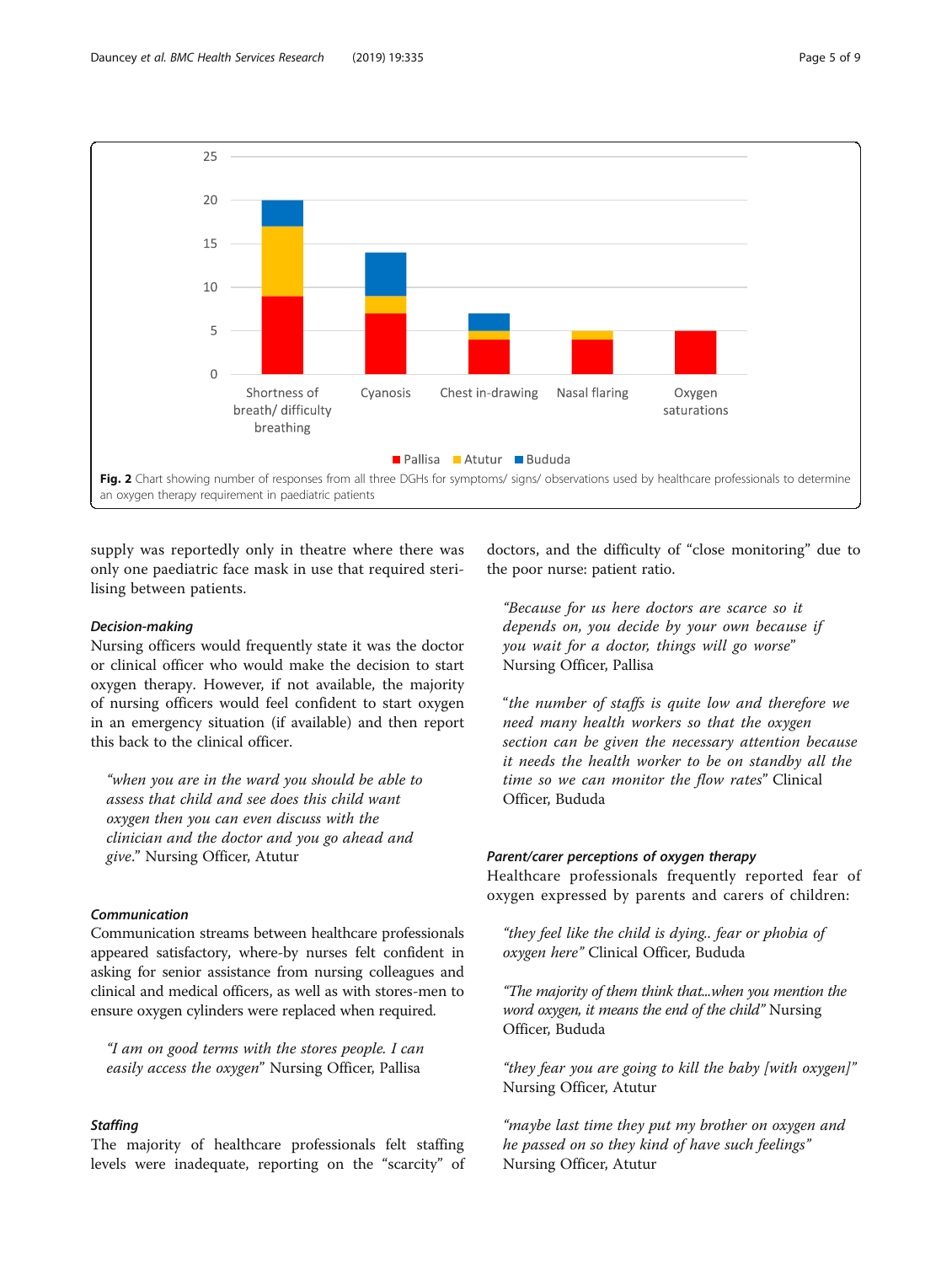"sometimes you ask the mother and the mother may refuse and you cannot go forward to give the baby oxygen because the mother has refused" Nursing Officer, Pallisa

#### Improvement strategies

All healthcare professionals outlined what they believed should be done to facilitate improvement of oxygen therapy for paediatric patients in their hospital (Fig. 3). These ideas reflected the barriers to oxygen therapy they had previously discussed.

## **Discussion**

This study has identified numerous issues relating to oxygen therapy for paediatric patients from the perceptions of healthcare professionals involved in its' supply and delivery. Across all sites, main barriers highlighted included poor electricity supplies, frequent concentrator malfunctions, low staffing levels and lack of training. At Atutur and Bududa DGHs, these barriers appeared compounded by lack of oxygen cylinders, lack of oxygen concentrators, lack of delivery equipment and no access to pulse oximetry, issues which were reflected in improvement proposals. Parents and carers' fear of oxygen therapy provided an additional barrier to oxygen delivery to children. Through the prioritisation of oxygen supplies by administrative staff, effective communication between the stores and wards, large back-up supplies of oxygen cylinders with functional flow-meters, a paediatric-specific oxygen concentrator, access to and use of pulse oximetry, healthcare professionals at Pallisa DGH reported use of oxygen therapy that more closely adhered to international recommendations [\[12](#page-8-0)].

The oxygen supply and delivery problems highlighted by our study reflect many issues raised in existing literature  $[3, 4, 6, 7]$  $[3, 4, 6, 7]$  $[3, 4, 6, 7]$  $[3, 4, 6, 7]$  $[3, 4, 6, 7]$  $[3, 4, 6, 7]$  $[3, 4, 6, 7]$ . There may be a number of reasons for this. In 2014, health spending per capita in Uganda, Papua New Guinea and the Gambia was 48, 107 and 23 USD respectively, contrasting with 4568 USD in the UK [[15\]](#page-8-0). Although direct economy comparison between settings is difficult, prioritising care with these small budgets is challenging.

Oxygen concentrators are frequently advocated as oxygen sources throughout the developing world  $[16–18]$  $[16–18]$  $[16–18]$  $[16–18]$  $[16–18]$ , for their relative low cost and ability to 'make' oxygen on site. They are the WHO preferred means of oxygen delivery in resource-limited health centres. At all three sites, concentrators were often discussed with frustration due to the frequency of breakdown, time taken for repair work to be undertaken and inadequate power supplies. Enarson and colleagues discuss that although a plausible oxygen supply strategy in their resource-limited setting [[17\]](#page-8-0), they advocated the use of flow-splitters with concentrators to address the issue of demand overburdening oxygen supplies [[17](#page-8-0)]. Flow-splitters were not used in any of the hospitals in our study, limiting the number of patients able to receive oxygen from each concentrator. Enarson and colleagues highlight that equipment, training and maintenance must accompany oxygen concentrator systems in order to achieve effective oxygen delivery [[17](#page-8-0)].

The reliance on a stable power supply also presented a large problem for concentrators in all hospitals. A study by Peel and colleagues demonstrated lower voltages and frequent power outages caused electrical faults in concentrators and break down, possibly explaining the problems reported at each hospital in our study [\[19\]](#page-8-0). Power

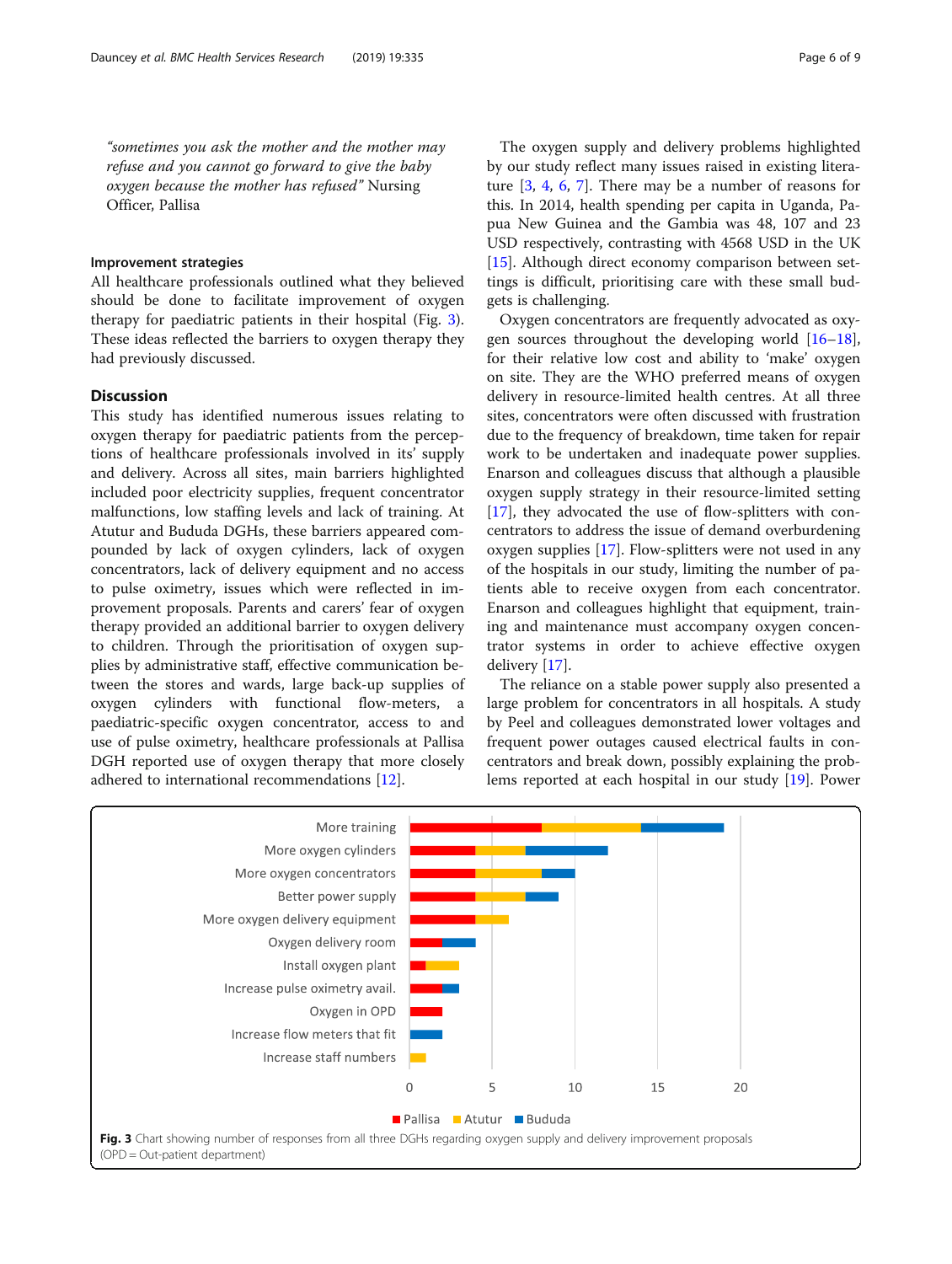supply issues in Uganda were reflected in a World Bank assessment in 2009 [\[20](#page-8-0)]. Uganda's capacity factor- an indicator of power system's proximity to overload - was calculated at 94%, the highest of all sub-Saharan African countries studied [[20](#page-8-0)]. This problem demands a satisfactory back-up power solution. A study undertaken in a large Eastern Uganda referral hospital concluded solar energy was sufficient to power oxygen concentrator systems to treat children with hypoxaemia and respiratory distress [[21](#page-8-0)] and perhaps could be considered at other hospitals with electricity supply problems.

The role of the nurses was comprehensive with regards to oxygen therapy, corresponding with the contents of the 'Ugandan National Council for Higher Education Minimum Standards for Courses of Study for the Bachelor of Nursing Science' [[22\]](#page-8-0). However, this publication highlights use of oxygen funnels, tents and cylinders but does not discuss concentrators. This contrasts with the eastern Ugandan DGHs' equipment availability and WHO recommendation [[23\]](#page-8-0). National Ugandan Clinical Guidelines [[24](#page-8-0)] also advocate the use of targeted oxygen saturations; however our study indicates this rarely occurs in practice. From an oxygen therapy perspective, national guidelines appear out-of-sync with the reality of Ugandan healthcare available in the DGH setting studied.

Patient/parent perceptions of oxygen in this setting are rarely reported on. Our study has highlighted the fear of oxygen amongst parents of paediatric patients and reflects a study by Stevenson and colleagues [\[25](#page-8-0)], who also noted the association between oxygen therapy and death by those interviewed. Education of local populations regarding the benefits of oxygen therapy may improve uptake and reduce fear of oxygen therapy.

Considering the reliance on signs and symptoms at Atutur and Bududa DGHs to establish hypoxaemia, it is concerning that signs and symptoms have been identified as poor hypoxaemia predictors. A study by Rao and colleagues demonstrated that, although poor, chest wall in-drawing, crepitation's and nasal flaring were the three most sensitive predictors of hypoxaemia and cyanosis and nasal flaring had the best positive predictive value [[26\]](#page-8-0). This partly corresponds with interviewee responses in our study, who cited 'shortness of breath/ difficulty in breathing', 'cyanosis', 'chest in-drawing' and 'nasal flaring' as signs indicative of oxygen need. A large prospective study in Kenya involving 15,289 paediatric admissions found 977 (6.4%) had hypoxaemia  $(SpO2 < 90%)$  measured by pulse oximetry  $[27]$  $[27]$ . In this study, the most predictive signs for hypoxaemia were compensated shock, impaired consciousness, bradycardia (a heart rate < 80 beats/minute) and alterations of normal respiratory pattern including irregular breathing and a respiratory rate > 60 breaths/minute.

Considering the variation in reliability of symptoms used to detect hypoxaemia, emphasis must be placed on routine oximetry use.

## Study limitations

There were a number of limitations to this study. The selected sites were all government-funded district general hospitals in eastern Uganda and therefore external validity of results outside of this setting is questionable.

No formal cost analysis or detailed auditing process of oxygen supply and delivery systems was conducted due to difficulty accessing comprehensive hospital records containing this information.

No comprehensive assessment of power supply was undertaken in this study. However, triangulated insight from local healthcare professionals indicated that they could not rely on their current power supply. This highlights a specific area for quality improvement.

The authors' involvement with oxygen systems in similar settings to the study prior to carrying out this study may have biased data collection and the interview approach. However, data collection adhered closely to qualitative data acquisition techniques, ensuring reliability and validity [\[28\]](#page-8-0). The Delphi technique and member checking would have a been useful techniques to establish consensus responses, strengthening conclusions and enhancing inter-disciplinary view-points [[29](#page-8-0)], but this was not undertaken in our study.

There are greater numbers of coded passages from Pallisa DGH compared to Bududa and Atutur DGHs, biasing responses towards Pallisa DGH. The semi-structured interview design meant some aspects of the supply and delivery chain were not discussed with all interviewees, which may have been mitigated using a structured interview framework. However, this inductive approach allowed response freedom from participants, allowing them to focus on aspects important to them and therefore gave a truer reflection of local issues. These include teamwork, communication, parents' oxygen fears and patient transfers to other facilities not previously highlighted by other large studies [[3](#page-7-0), [4,](#page-7-0) [6](#page-7-0), [7\]](#page-7-0).

The coding process in transcript analysis should ideally be undertaken by multiple coders to incorporate multiple opinions  $[14]$  $[14]$  $[14]$ . This study was coded by a single individual (JD), which may have increased bias towards expected responses.

Future studies assessing oxygen therapy should strive to understand local problems by interviewing providers of oxygen therapy. In addition, they should undertake a comprehensive site-specific cost analyses of running cylinders and concentrators over specific time periods coupled with reliability tests. This should be alongside assessment of back-up generators, fuel and cylinder transport costs. This will deduce the most suitable oxygen supply for a specific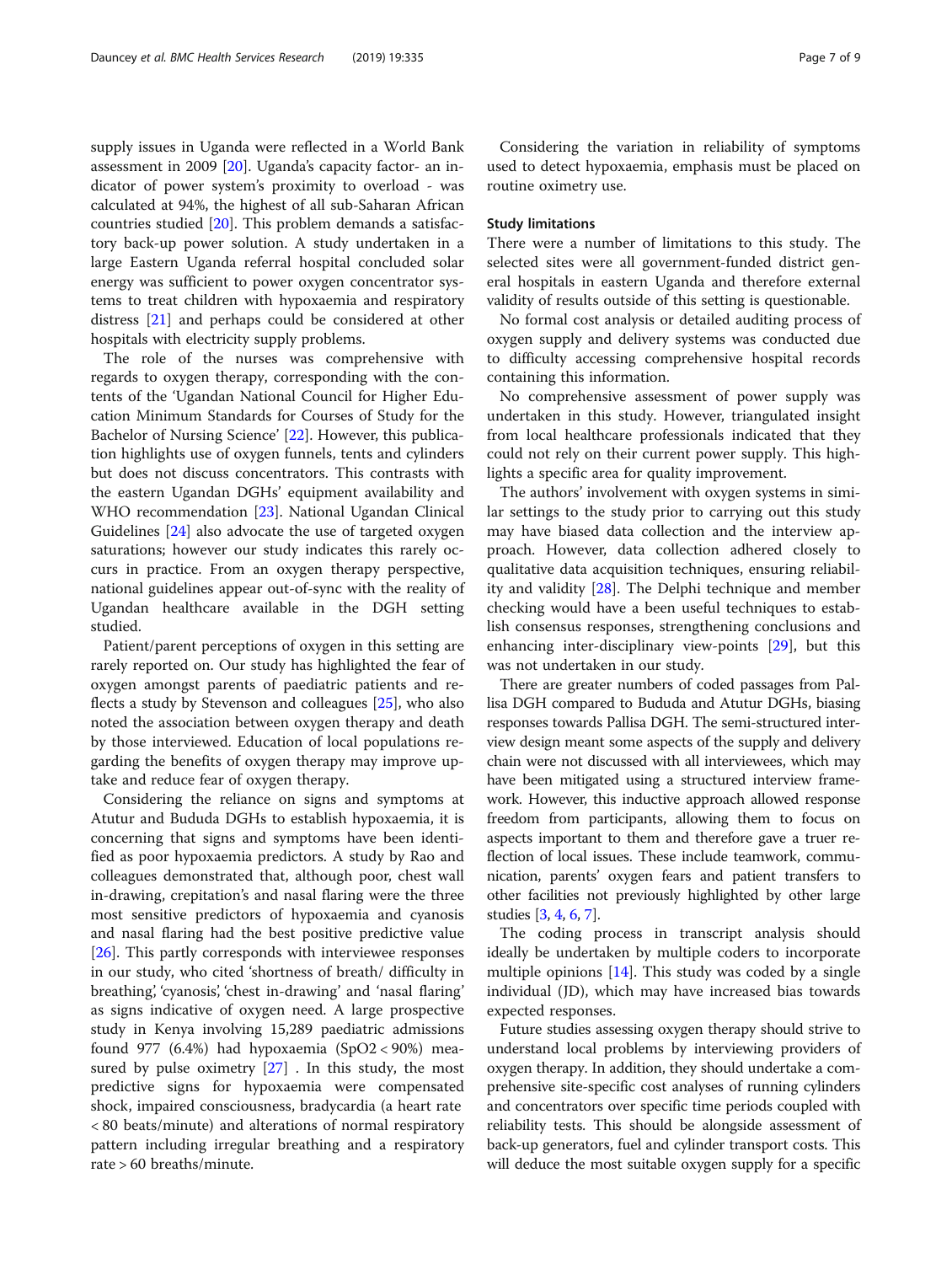<span id="page-7-0"></span>site, which may include cylinders, concentrators, a combination of the two or a local oxygen plant. Linking improvements in oxygen supply to changes in patient outcomes will help target quality improvement efforts, alongside other strategies that aim to reduce paediatric mortality in resource-limited settings [1].

## Conclusions

This study has highlighted numerous barriers to oxygen supply and delivery to paediatric patients in three Eastern Ugandan DGHs, from the points of view of healthcare providers. Healthcare professionals described lack of infrastructure, facilities and training to effectively deliver oxygen therapy but Pallisa DGH reported use of oxygen therapy which closely adhered to international recommendation. Quality improvement work prioritising oxygen therapy at government-funded district general hospital level should focus on site-specific aspects of oxygen supply and delivery and sensitizing communities to the benefits of oxygen. Further research in resourcelimited settings surrounding oxygen supply and delivery will establish areas for continued improvement.

#### Abbreviations

CME: Continuing Medical Education; DGH: District General Hospital; GAPPD: Global action plan for the prevention and control of pneumonia and diarrhoea; MoH: Ministry of health; MRRH-REC: Mbale Regional Hospital Research Ethics Commitee; SpO2: Peripheral Oxygen Saturations (measured by a pulse oximter); UCL: University College London; UNICEF: United Nations Children's Fund; WHO: WHO z in Organization

#### Acknowledgements

We would like to thank Professor Sassy Molyneux for assistance with qualitative data collection and analysis techniques, Dr. Jack Gibb for assistance with Mendeley software operation, Dr. Joe Piper for guidance surrounding literature searches, Dr. Kirsty Houston for support during site visits and Dr. David Walker for additional project supervision. We would like to thank all hospital staff for facilitating the project at each site, who were thoroughly welcoming and supportive of the project.

#### Funding

This study was partially supported by a grant from Department of Health and Social Care, the Department for International Development, the Medical Research Council and Wellcome: (MR/L004364/1 entitled "MICA": Children's Oxygen Administration Strategies Trial).

#### Availability of data and materials

The datasets used and/or analysed during the study are available from the corresponding author on reasonable request.

#### Authors' contributions

JD: Conceptualisation, Methodology, Project Administration, Writing- Original Draft preparation, Writing- review and editing. PO: Project Administration, Writing- review and editing. KM: Conceptualisation, Methodology, Writingreview and editing. All authors read and approved the final manuscript.

#### Ethics approval and consent to participate

Ethical approval was sought from the required research body, Mbale Regional Hospital Research and Ethics Research Committee (MRRH-REC). The study is registered with University College London (UCL); data protection number reference: Z6364106/2017/03/54. Due to the observational/ interview design of the study, there was no risk or harm to patients or healthcare professionals. Study subjects benefited through the opportunity to reflect on their own practice and analyse their own study setting in relation to oxygen supply and delivery. A

platform has been provided for potential oxygen supply and delivery system improvement at each site and throughout Eastern Ugandan DGHs. Prior to the completion of the interviews/ focus group discussion or questionnaires, an informed consent form was completed by each participant, highlighting the benefits and risks of being enrolled in the study. All data is being held confidentially and personal identifiers were removed before analysis of the data and presentation of the results. To permit effective data comparison, hospital and job role were included in the data set. Lay summaries were distributed to all site teams on completion of the study.

#### Consent for publication

Ethical approval included consent for findings to be published in open access. Any future research using information from this study will first be approved by a local or national expert committee to make sure that the interests of participants and their communities are protected. The potential to share data is included on the informed consent form.

#### Competing interests

The authors declare that they have no competing interests.

#### Publisher's Note

Springer Nature remains neutral with regard to jurisdictional claims in published maps and institutional affiliations.

#### Author details

<sup>1</sup>Wellcome Trust Centre for Clinical Tropical Medicine and Department of Paediatrics, Faculty of Medicine, Imperial College, London W2 1PG, UK. 2 Department of Paediatrics, Mbale Regional Referral Hospital, Pallisa Road, PO Box 291, Mbale, Uganda. <sup>3</sup>Mbale Clinical Research Institute (MCRI), Plot 29-33 Pallisa Rd, P.O. Box 1966, Mbale, Uganda. <sup>4</sup>KEMRI-Wellcome Trust Research Programme, Centre for Geographic Medicine Research-Coast, PO Box 230, Kilifi, Kenya.

### Received: 6 August 2018 Accepted: 29 April 2019 Published online: 24 May 2019

#### References

- 1. WHO/UNICEF. Ending preventable child deaths from pneumonia and Diarrhoea by 2025 the integrated global action plan for pneumonia and Diarrhoea (GAPPD). 2013. [http://apps.who.int/iris/bitstream/10665/79200/1/](http://apps.who.int/iris/bitstream/10665/79200/1/9789241505239_eng.pdf?ua=1) [9789241505239\\_eng.pdf?ua=1.](http://apps.who.int/iris/bitstream/10665/79200/1/9789241505239_eng.pdf?ua=1)
- 2. UNICEF. Committing to Child Survival: A Promise Renewed. Progress Report. 2014. [http://files.unicef.org/publications/files/APR\\_2014\\_web\\_15Sept14.pdf.](http://files.unicef.org/publications/files/APR_2014_web_15Sept14.pdf)
- 3. Hill SE, Njie O, Sanneh M, Jallow M, Peel D, Njie M, et al. Oxygen for treatment of severe pneumonia in the Gambia, West Africa: a situational analysis. Int J Tuberc Lung Dis. 2009;13:587–93.
- 4. Sa'avu M, Duke T, Matai S. Improving paediatric and neonatal care in rural district hospitals in the highlands of Papua New Guinea: a quality improvement approach. Paediatr Int Child Health. 2014;34:75–83.
- 5. McCollum ED, Bjornstad E, Preidis GA, Hosseinipour MC, Lufesi N. Multicenter study of hypoxemia prevalence and quality of oxygen treatment for hospitalized Malawian children. Trans R Soc Trop Med Hyg. 2013;107:285–92.
- 6. Ginsburg AS, Van cleve WC, Thompson MIW, English M. Oxygen and pulse oximetry in childhood pneumonia: a survey of healthcare providers in resource-limited settings. J Trop Pediatr. 2012;58:389–93.
- 7. Belle J, Cohen H, Shindo N, Lim M, Velazquez-Berumen A, Ndihokubwayo JB, et al. Influenza preparedness in low-resource settings: a look at oxygen delivery in 12 african countries. J Infect Dev Ctries. 2010;4:419–24.
- 8. Central Intelligence Agency. The World Factbook- Africa- Uganda. 2017. [https://www.cia.gov/library/publications/the-world-factbook/geos/ug.html.](https://www.cia.gov/library/publications/the-world-factbook/geos/ug.html) Accessed 5 Jun 2017.
- 9. Republic of Uganda ministry of health. Uganda hospital and health Centre IV census survey. WHO/MoH collaborative report. 2014. health.go.ug/ download/file/fid/1168. Accessed 5 Jun 2017.
- 10. WHO. The WHO Regional Office for Europe Hospital Care for Children: Quality Assessment and Improvement Tool. 2015. [http://www.euro.who.](http://www.euro.who.int/__data/assets/pdf_file/0003/286185/Hospital-care-for-children-quality-assessment-and-improvement-tool.pdf) [int/\\_\\_data/assets/pdf\\_file/0003/286185/Hospital-care-for-children-quality](http://www.euro.who.int/__data/assets/pdf_file/0003/286185/Hospital-care-for-children-quality-assessment-and-improvement-tool.pdf)[assessment-and-improvement-tool.pdf.](http://www.euro.who.int/__data/assets/pdf_file/0003/286185/Hospital-care-for-children-quality-assessment-and-improvement-tool.pdf) Accessed 6 Jun 2017.